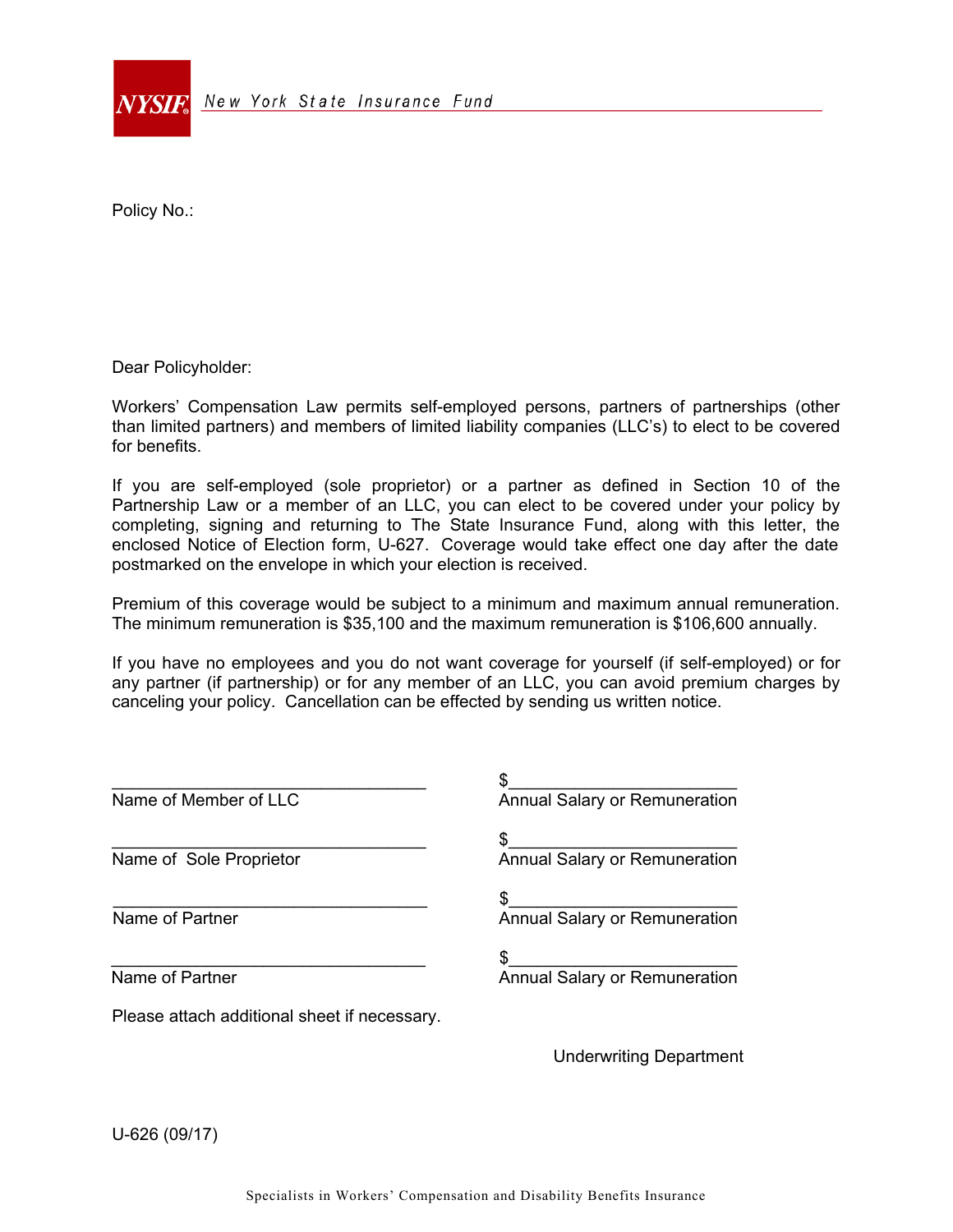## **NOTICE OF ELECTION OF A PARTNERSHIP, LIMITED LIABILITY PARTNERSHIP, PROFESSIONAL LIMITED LIABILITY PARTNERSHIP, LIMITED LIABILITY COMPANY, PROFESSIONAL LIMITED LIABILITY COMPANY OR SOLE PROPRIETORSHIP TO BRING PARTNERS, MEMBERS OR SELF-EMPLOYED PERSONS UNDER THE COVERAGE OF THE NEW YORK STATE WORKERS' COMPENSATION LAW**

To: NEW YORK STATE INSURANCE FUND DOCUMENT CONTROL CENTER – NEW BUSINESS 1 WATERVLIET AVENUE EXTENSION ALBANY, NY 12206

THIS ELECTION IS EFFECTIVE AS OF THE DATE FILED WITH THE INSURANCE CARRIER

TAKE NOTICE that under the provisions of Sec. 54, subd. 8, of the New York Workers' Compensation Law as amended, the partnership as defined in Section 10 of the Partnership Law of New York State or the limited liability partnership (LLP) or professional limited liability partnership (PLLP) or limited liability company (LLC) or professional limited liability company (PLLC) or sole proprietorship named below elects to bring the partners, members or self-employed persons listed herein under the coverage of the New York Workers' Compensation Law with respect to all policies issued to the partnership, LLP, PLLP, LLC, PLLC or sole proprietorship by the insurance carrier named above.

Name of Partnership, LLP, PLLP, LLC, PLLC or Sole Proprietorship

Address\_\_\_\_\_\_\_\_\_\_\_\_\_\_\_\_\_\_\_\_\_\_\_\_\_\_\_\_\_\_\_\_\_\_\_\_\_\_\_\_\_\_\_\_\_\_\_\_\_\_\_\_\_\_\_\_\_\_\_\_\_\_\_\_\_\_\_\_\_\_\_\_\_\_\_\_\_\_\_\_\_\_\_\_\_\_\_\_\_\_\_\_\_\_\_\_\_\_\_\_\_\_\_\_

(County Where Principal Office is Located)

This is a sole proprietorship having employees required to be covered under the NYS Workers' Compensation Law.

 $\Box$  This is a partnership as defined in Section 10 of the Partnership Law of New York State, having employees required to be covered under the NYS Workers' Compensation Law. This is not a limited partnership.

- $\Box$  This is a limited liability partnership or professional limited liability partnership having employees required to be covered under the NYS Workers' Compensation Law.
- $\Box$  This is a limited liability company or professional limited liability company having employees required to be covered under the NYS Workers' Compensation Law.

PARTNERS, MEMBERS OR SELF-EMPLOYED PERSONS TO BE INCLUDED IN POLICY

Name and Address of partners, members, or self-insured persons included in policy. Copy of this notice should be sent to each person named below.

I am a  $\Box$  general partner  $\Box$  sole proprietor  $\Box$  member  $\Box$  other (specify)

of the herein named firm or company and certify that the above election to include partners, members or self-employed persons as set forth above, was duly made by the partnership, company, or sole proprietorship and was entered upon the records of the firm or company.

Name of Firm or Company\_\_\_\_\_\_\_\_\_\_\_\_\_\_\_\_\_\_\_\_\_\_\_\_\_\_\_\_\_\_\_\_\_\_\_\_\_\_\_\_\_\_\_\_\_\_\_\_\_\_\_\_\_\_\_\_\_\_\_\_\_\_\_\_\_\_\_\_Date\_\_\_\_\_\_\_\_\_\_\_\_\_\_\_\_\_\_\_\_\_\_\_\_

(Signature) Type Name and Title Telephone No.

\_\_\_\_\_\_\_\_\_\_\_\_\_\_\_\_\_\_\_\_\_\_\_\_\_\_\_\_\_\_\_\_\_\_\_\_\_\_\_\_\_\_\_\_\_\_\_\_\_\_\_\_\_\_\_\_\_\_\_\_\_\_\_\_\_\_\_\_\_\_\_\_\_\_\_\_\_\_\_\_\_\_\_\_\_\_\_\_\_\_\_\_\_\_\_\_\_\_\_\_\_\_\_\_

## PLEASE NOTE

This form applies only to the partners, members or self-employed persons here certified and should be sent at once to the insurance carrier. A new Form C-105.32 must be filed whenever new or additional partners, members or self-employed persons are to be included or when the insurance carrier is changed. For copy of Sec. 54, subd. 8, of the Workers' Compensation law and Sec.10 of the Partnership Law see reverse side.

C-105.32 (4-04) U-627 Front